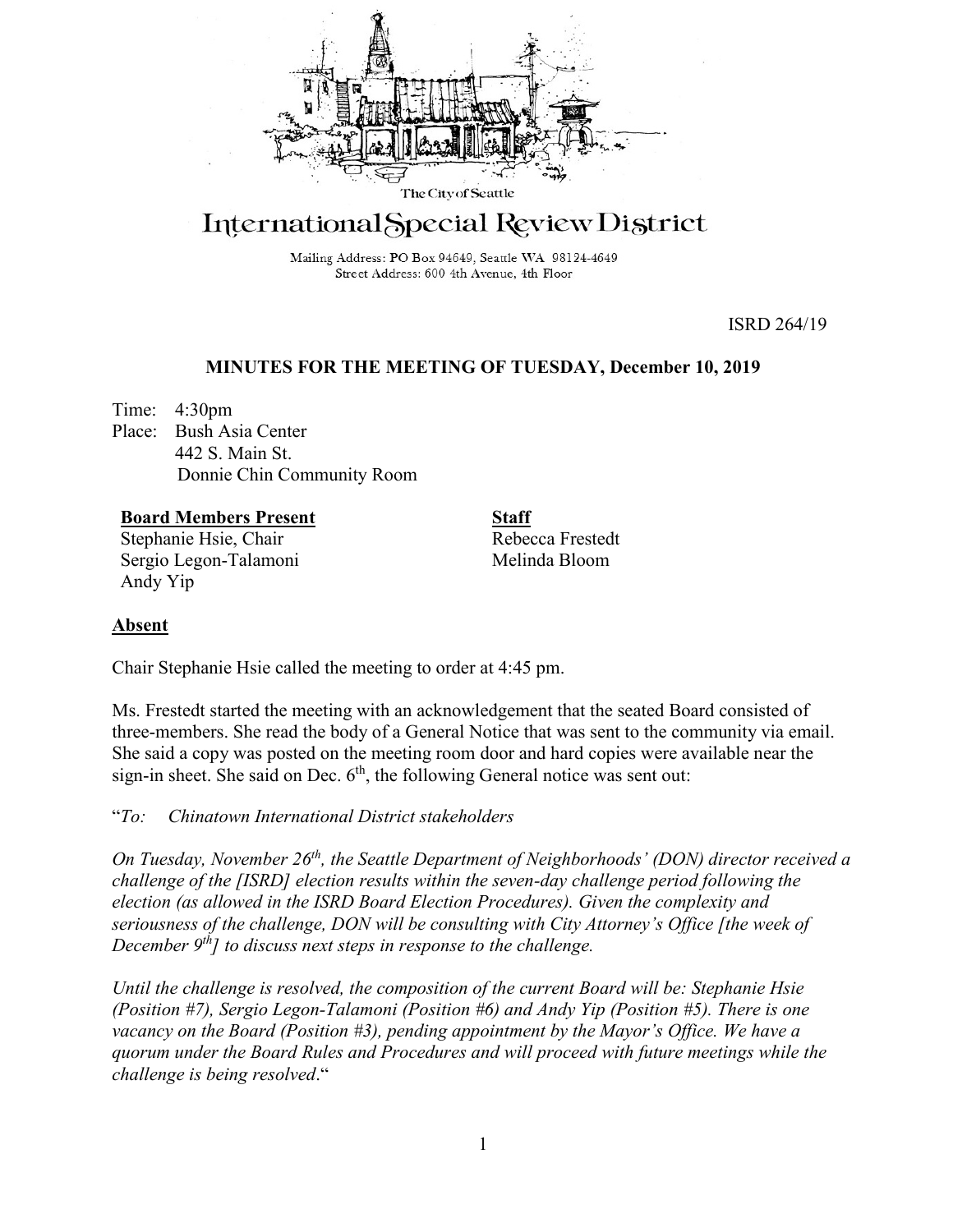Ms. Frestedt noted that an interpreter, Elise Tse, was present and interpreter and that another would be coming at 5 PM. She confirmed, via the interpreter, that Chinese-speaking attendees only requested interpretation for the two new construction-related agenda items.

# **121019.1 APPROVAL OF MINUTES**

Review of minutes for *June 11, 2019 and June 25, 2019* was deferred.

# **121019.2 CERTIFICATES OF APPROVAL**

# 121019.21 625  $5^{th}$  Ave. S. – 625 Union Station *Applicant:* Hyuma Chong, Tous les Jour Bakery

Ms. Frestedt explained the proposed installation of mechanical louvers in the storefront system. Exhibits included photographs and plans. She noted that the 625 Union Station building is a non-contributing building, based on age, located outside the Asian Design Character District and Retail Core. The ISRD Board recommended approval for signage in July 2019.

Applicant Comment:

Matthew Yun, presented on behalf of the business owner. He proposed a 10' hood for fresh air; the glass window at the top was moved to put in louver system that will be uniform with the rest of the building.

Ms. Hsie asked the number of windows to be replaced.

Mr. Yun said two windows as indicated on photo.

Public Comment: There was no public comment.

Ms. Hsie had no problem with what was proposed. She said because of window height the hood system has to go higher; there is a drop ceiling inside. She said they didn't want ducting to show; nothing is visible from street side.

Mr. Yip said the application was simple and straight forward.

Action: I move that the International Special Review District Board recommend approval of a Certificate of Approval for exterior alterations at  $625\,5^{th}$  Ave. S., as proposed.

The Board directs staff to prepare a written recommendation of approval, based on consideration of the application submittal and Board discussion at the December 10, 2019 public meeting, and forward this written recommendation to the Department of Neighborhoods Director.

This action meets the following sections of the International Special Review District Ordinance and applicable Design Guidelines:

SMC 23.66.336 – Exterior building finishes A. General Requirements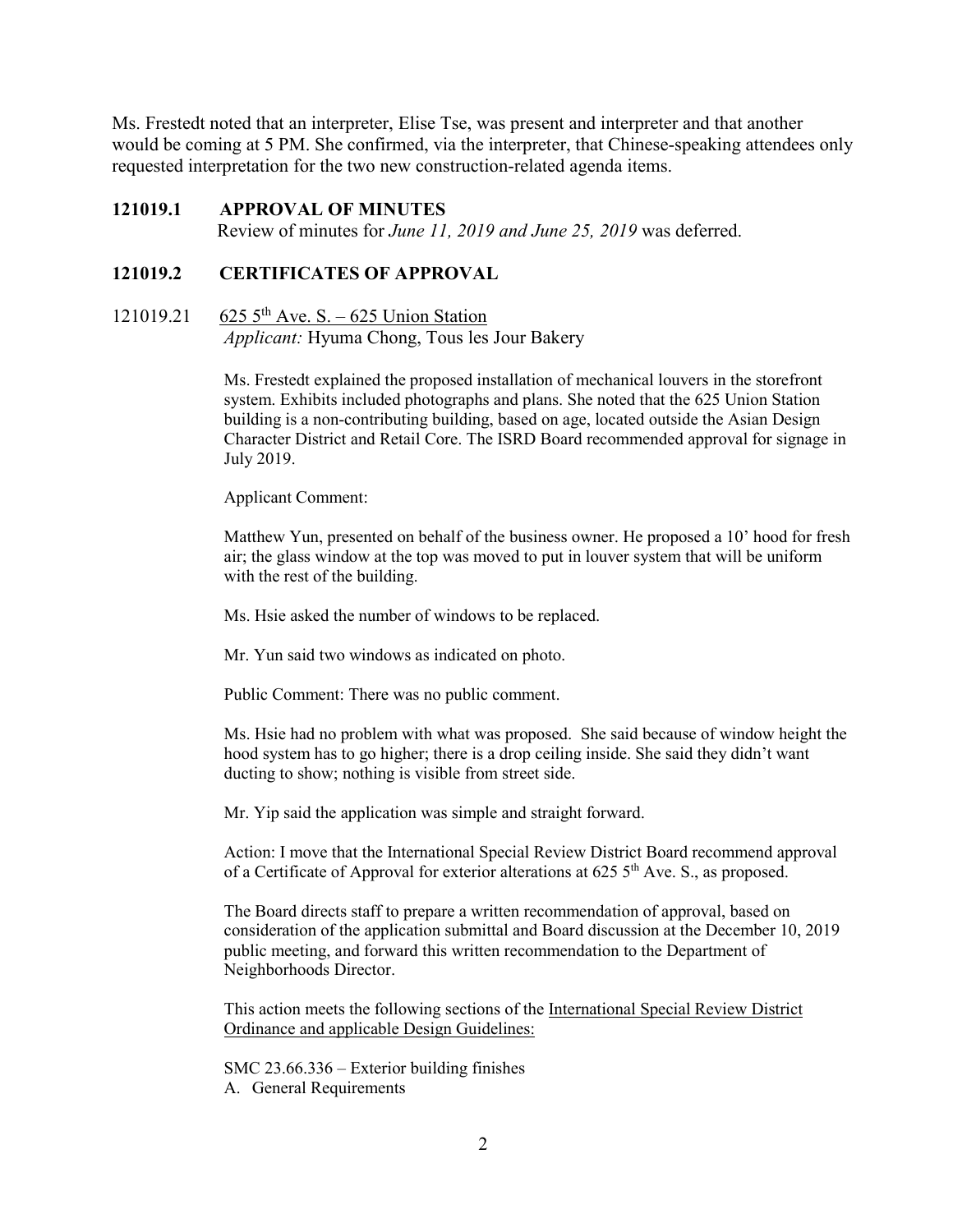Secretary of the Interior's Standard #10

MM/SC/AY/SLT 3:0:0 Motion carried.

Mahlon Meyer, a reporter from Northwest Asian Weekly, asked for clarification about why three members constitutes a quorum.

Ms. Frestedt said it is in accordance with the Board's Rules and Procedures, which states a quorum consists of majority of seated members – there are currently three seated, so the quorum is two. She confirmed that has been affirmed by the City Attorney's Office.

# 121019.22 501 S. Jackson St. – Buty Building *Applicant:* Martha Davis, City Lights Sign Co

Ms. Frestedt explained the proposed installation of an illuminated wall sign for Metro by T-Mobile. Exhibits included plans, photographs and samples. The Buty Building was constructed in 1901 and 1911. It is a contributing building located within the Retail Core and the Asian Design Character District. A Certificate of Approval for use was issued in August 2019.

Applicant Comment:

Martha Davis, City Lights Sign Company proposed installation of channel letter sign. She said one raceway will read "Metro"; another raceway will read "by T-Mobile". She said they will not cover or drill into decorative accents on the building. She said the power has been moved down to the area between windows so is not on brick. She said they will paint to match. She said fasteners will go into grout.

Ms. Frestedt noted that the rosettes are seismic elements.

Mr. Legon Talamoni asked about conduit routing.

Ms. Davis said the primary junction box is by the windows; it will be painted gray and they will seal tight. Conduit will be painted white to match color of wall.

Ms. Hsie said the signage is within size standards.

Public Comment: There was no public comment.

Ms. Hsie appreciated avoidance of rosettes and that the box and conduit will be painted.

Mr. Yip said it is a clean application.

Action: I move that the International Special Review District Board recommend approval of a Certificate of Approval for Signs, as proposed.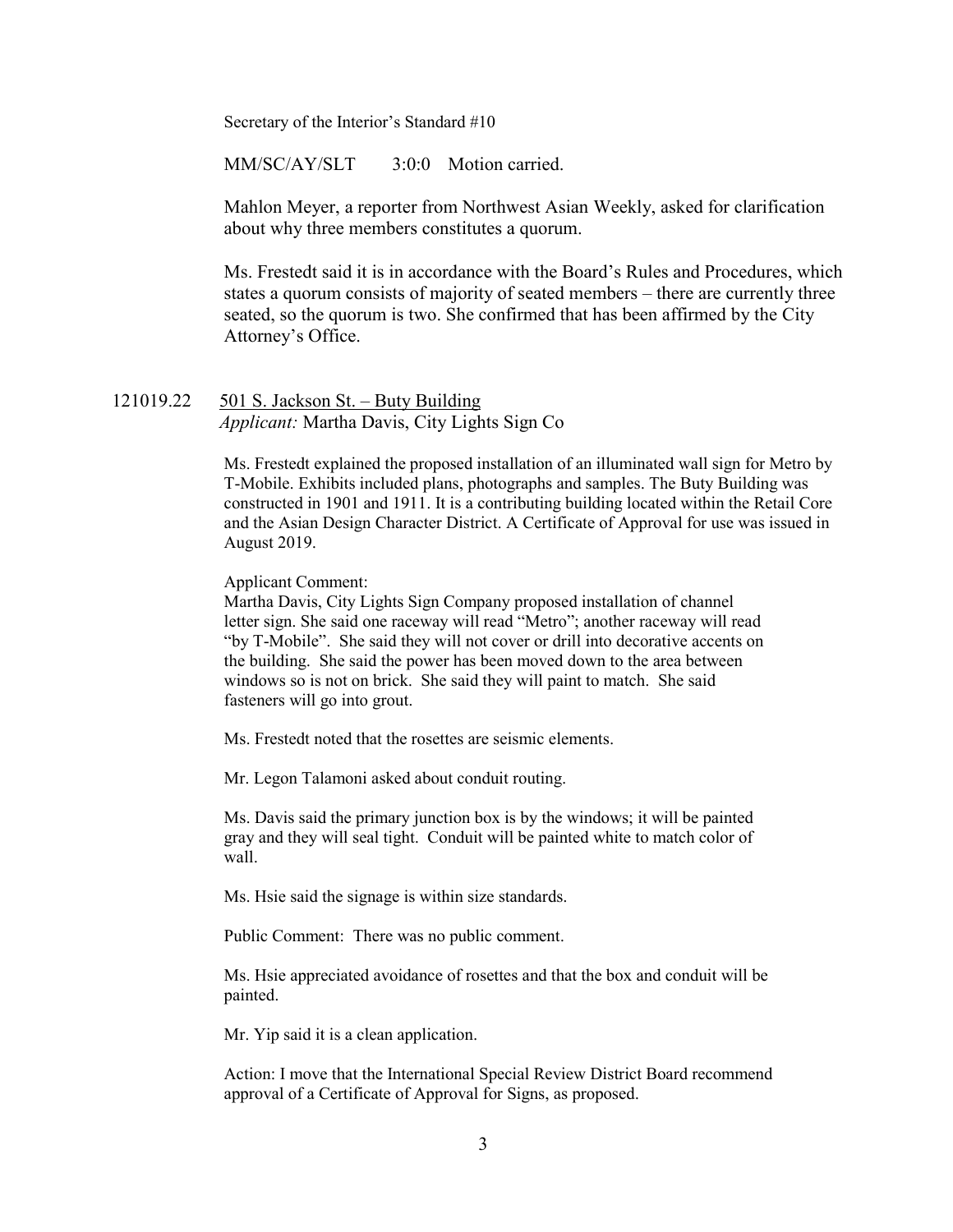The Board directs staff to prepare a written recommendation of approval, based on consideration of the application submittal and Board discussion at the December 10, 2019 public meeting, and forward this written recommendation to the Department of Neighborhoods Director.

This action meets the following sections of the **International Special Review District Ordinance and** a**pplicable Design Guidelines:**

**SMC 23.66.338 – Signs ISRD Design Guidelines for Signs**

### **Secretary of the Interior's Standards #9 and #10**

MM/SC/SLT/AY 3:0:0 Motion carried.

Continuous interpretation for the following two agenda items in Cantonese and Taishanese was provided by Community Liaisons.

121019.23 714 S. King St. – Uncle Bob's Place *Applicant:* Doug Leigh, Mithun

> Ms. Frestedt explained the application for proposed Use, Street Use and Final Design of an 8-story mixed-use development consisting of 126 apartments and 6,313 sq ft of commercial space, on the Four Seas site. She said no parking is proposed. The proposal includes removal of seven (7) trees on the site and in the right-of-way. A new landscaping plan, including tree replacement, is proposed. The proposal includes demolition of the extant buildings. Exhibits included historic property report by Historical Research Associates, Inc.; arborist report, photos, plans, renderings, specifications and cut sheets.

Ms. Frestedt went over the requested Departures, as listed:

Departure 1 – Residential Amenity Area - SMC 23.47A.024

Departures 2A, 2B, 2C - Overhead Weather Protection and Lighting – SMC 23.49.018 2A – Allow discontinuous canopies

 $2B -$  Allow reduced canopy depth of 6' at all locations

2C – Allow canopy heights up to 20' 10" above the sidewalk at the SE corner

Ms. Frestedt said there have been t has given five (5) briefings to the Board since June 2018. The briefings took place on: June 26, 2018; October 23, 2018; January 8, 2019; September 10, 2019 and November 27, 2019. She confirmed that the site is in the National Register District, Asian Design Character District and Retail Core. She said the existing building was constructed in 1962 and is a non-contributing building within the National Register District. The project does not trigger SEPA.

Ms. Frestedt said 25 minutes had been allotted for public comment, with 2 mins per person (or 1 minute, if there are several people who are identified for public comment). She said if anyone is speaking on behalf of a group, she asked people to limit comments to 3-5 minutes. She said she'd reassess prior to public comment.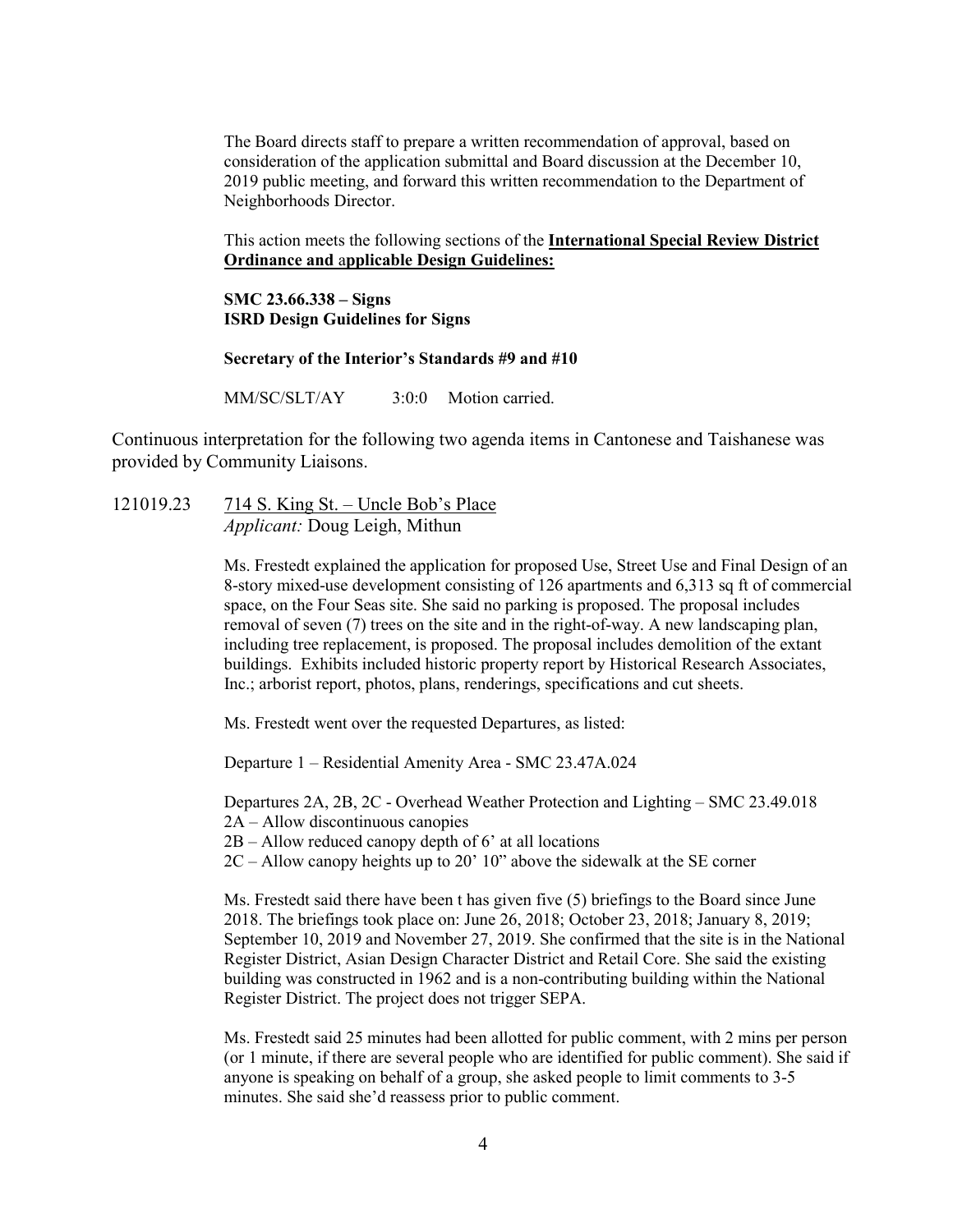Applicant Comment:

Doug Leigh, principal at Mithun, introduced the project. He was joined by Matt Sullivan, project architect.

Mr. Leigh presented drawing packet/presentation (drawings and packet in DON file) provided context of the site, images of the existing Four Seas building and went over existing conditions.

Ms. Frestedt said a historical property report had been presented in full at a meeting in June 2018. She asked the applicant to present a summary of the report, its findings and relevant details.

Mr. Leigh said the report fully documents the non-contributing building to the historic district. He said it is not feasible to retain it and accomplish development on the site.

Ms. Frestedt said it is worth noting that the building has already been identified as noncontributing in the National Register nomination.

Mr. Leigh said there have been many alterations and that it had been modernized from its original character. He said they will add bike racks on King and  $8<sup>th</sup>$ ; there will be a service entry at the southwest corner with garbage and deliveries at the back. He said the abandoned right-of-way in former alley is not part of this property.

Casey Huang, Mithun, went over the floor plans.

Level 1 - She said commercial is planned along King Street and will activate the street. She said there is recessed commercial space at the corner for outdoor seating and to activate and anchor the corner. She said the Bob Santos community room is for the whole community; it could be standalone and function separately or function as part of commercial as well. She said there will be synergy with Wing Luke. She said there will be multiple entries along King Street with canopies to highlight entry points. She said the residential entry is on 8<sup>th</sup> Avenue and there will be a residential community space, primarily for residents, but could be used by community similar to Donnie Chin Community Room at Hirabayashi Place. She said the lobby space will be activated by residential use. She said the rest of the 1st floor will be back of house and bike storage.

Level 2 to the roof - Corners will be 3-bedroom units and 2-bedroom units; rest are 1 bedrooom and several studios. The light well with green roof feature will be a visual amenity. The roof will have photo voltaic panels to meet Code. No residential access to roof.

Upper floors will stack the same; every other floor will have laundry room.

#### East & South elevations

Both East and South elevations Brick veneer, light color; running bond. Similar color and texture as neighborhood to reflect the character in the neighborhood. Street façade, same materials; two-story base articulation to relate to Wing Luke Museum. There will be several balconies on east façade and Juliette balconies on street façade.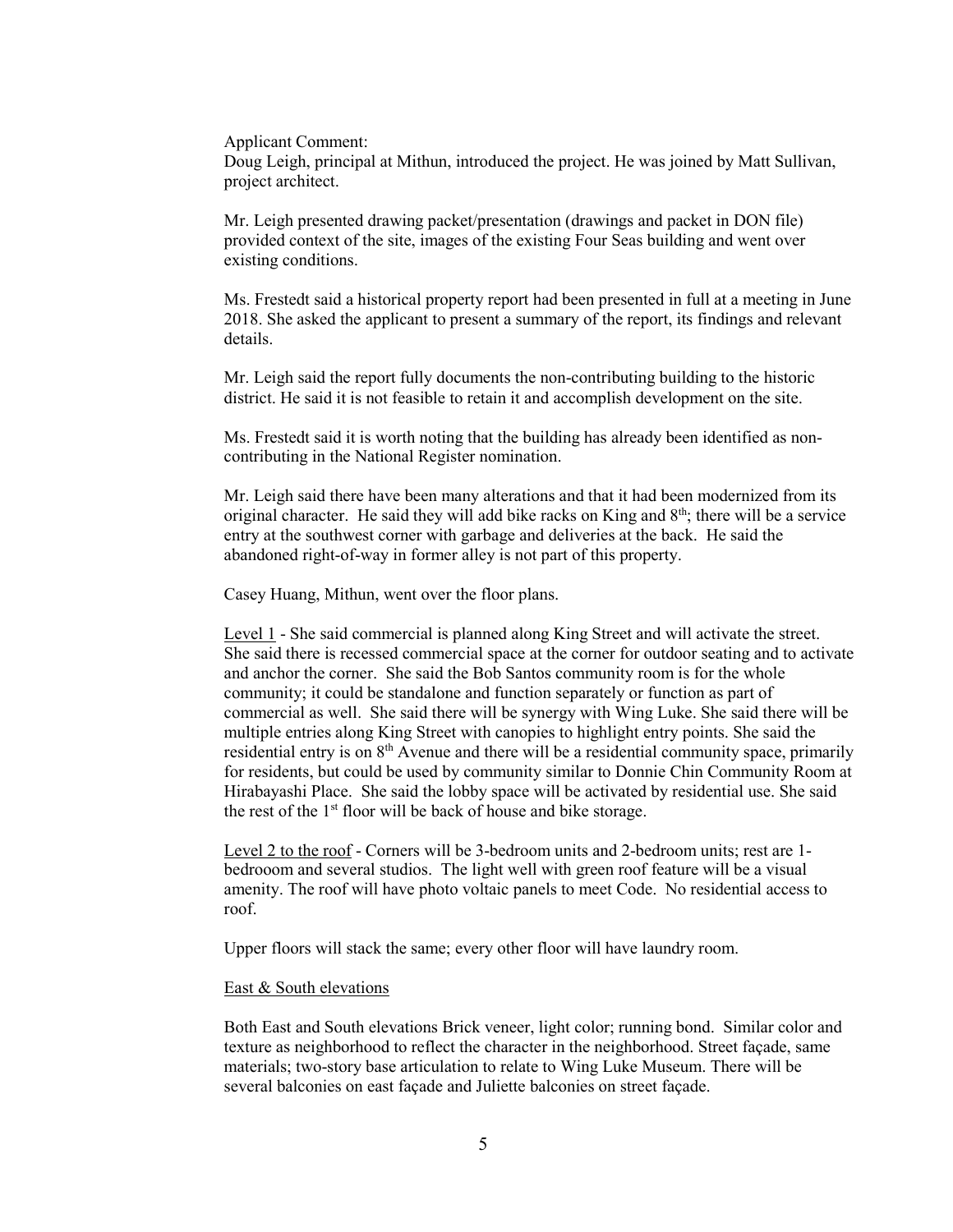#### North Elevation

Interim is looking to engage local artist to provide multi-story piece to activate façade. Plans show a placeholder only and not the design.

#### West Elevation

Don't see much of this elevation, except for a piece at an angle from the street. The thinking to include an art piece on elevation to highlight corner. Materials: fiber cement panel material with color relating to brick.

Ms. Huang indicated how new building relates to existing neighborhood using various views. She said the corner on King and  $8<sup>th</sup>$  will be flexible. She referenced renderings that show how building will relate to neighborhood and adjacent Bing Kung Association.

Presentation of renderings and perspectives. Ms. Huang highlighted street level and noted that the entry will be articulated to be welcoming and open. Corner will be flexible space.

#### Exterior Material Palette

Windows in brick veneer will be in dark color; will feel recessed and related to traditional buildings. Rest of the windows, adjacent to fiber cement will be almond colored. Storefront systems will be bronze. Balconies will be red with perforations in the panels. Brown gates to service entry will have same perforations in panels. Perforation design, designed by artist, will be deferred to a later submittal.

Soldier course brick detail will project out proud of main service. Sills and jambs – recess window as much as possible to read as historic buildings do. Vents will be flush with brick and fit within brick modulation.

#### Landscaping and Lighting plans

Planter at the residential entry will include landscape feature, steps down a bit; ferns and plantings. Worked with SDOT and Urban Forestry for tree selection. Presenters identified location of bike racks, scoring patterns and lighting plan.

Building will be efficient, well-lit at night for safety. Provided photos of proposed fixtures. Wall sconces will march along façade, light to shine up and down.

Mr. Leigh said there is down lighting in canopies and lighting in alcoves.

#### Signage & Conceptual Art Plan

Ms. Huang said they will provide building signage and commercial spaces, including Uncle Bob Community Room and art plan as part of a separate application.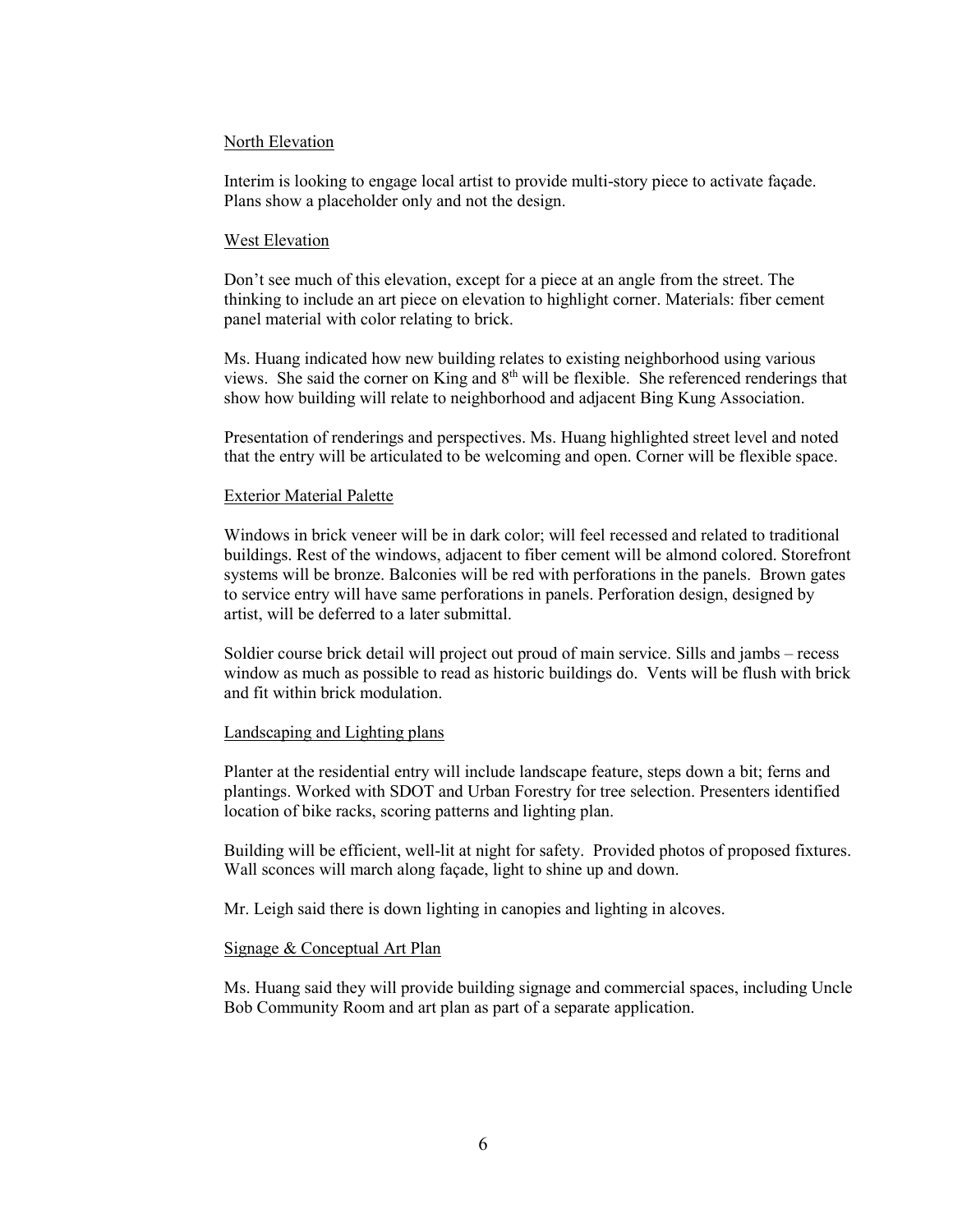Matt Sullivan went over departure requests:

- 1) Reduction of Common Recreation Area. They are unable to provide on roof because of height of building and type of construction. Community room is included in calculations. Noted adjacency of three parks within one to two blocks.
- 2) Reduction of Overhead Weather Protection: Proposed only at residential entry, commercial space entry, prominent corner to be more aligned with neighborhood character. Also requesting a reduction of the canopy depth.
- 3) Rooftop mechanical coverage adjustment. Photo Voltaic array, stair overrun, mechanical equipment =  $14.6\%$ . If it goes over 15%, they will return to board and show plan.

Public Comment (simultaneous interpretation provided in Chinese):

Ms. Frestedt said it appears that there will be time for each person to have two minutes. If individuals are speaking as a group, they'll be allowed five minutes. She said that comments can be also be submitted in writing.

Mandy Wu, speaking on behalf of Brien Chow, Outreach Chair for Chong Wa Benevolent Association, read letter from Brien Chow (letter in DON file) who noted concern with community outreach methods and 'selective' engagement by Interim Community Development Association. Concerned that City's community engagement process was not followed. Urges the Board to defer action until this is to occur.

Betty Lau, representing Friends of Japantown. She said that Friends of Japantown has been excluded from knowing about development. She voiced concern about community outreach and 'selective' engagement, noting public funding. She noted inconsistent notification and said that there were people on their engagement list, who are deceased.

James Wong, Vibrant Cities, said he liked the design of the building. He said as a developer this building could be put in any neighborhood and would fit in nicely. He said they should push the developer and architects further to make it fit into the neighborhood and make it Asian. He said the only thing Asian about it is the red balconies. He said Four Seas at least looks Chinese; this building does not look Asian. He encouraged the board to push the design further. Make this building a landmark. He said Mithun does great work, but this is not their best work.

Nora Chan said she was here to talk about the Four Seas building versus Bush Garden. She said she was told this project was presented to Chinatown residents as a building for seniors and they supported the building. She said now only one floor of eight will be for seniors. She said it is bait and switch tactic to illicit support from residents. She said the Four Seas building was built in 1935 but someone said it was built in 1960, isn't it still historic? She said this is a culturally significant building where they have held weddings, celebrated babies, and important events for 90 years. She then spoke about the Bush Garden building and Interim's protest of that project. She said there has been no community outreach. She said they never informed about the proposal, even though she is a property owner in the District. She said she didn't agree with the naming of the building, noting that it is in Chinatown. She rejects the building being named after Uncle Bob, a Filipino American. She said Uncle Bob already has a building named after him in Sandpoint. She said in the spirit it should be called Auntie Ruby's Place to be more culturally-sensitive name, given that it's taxpayer funded.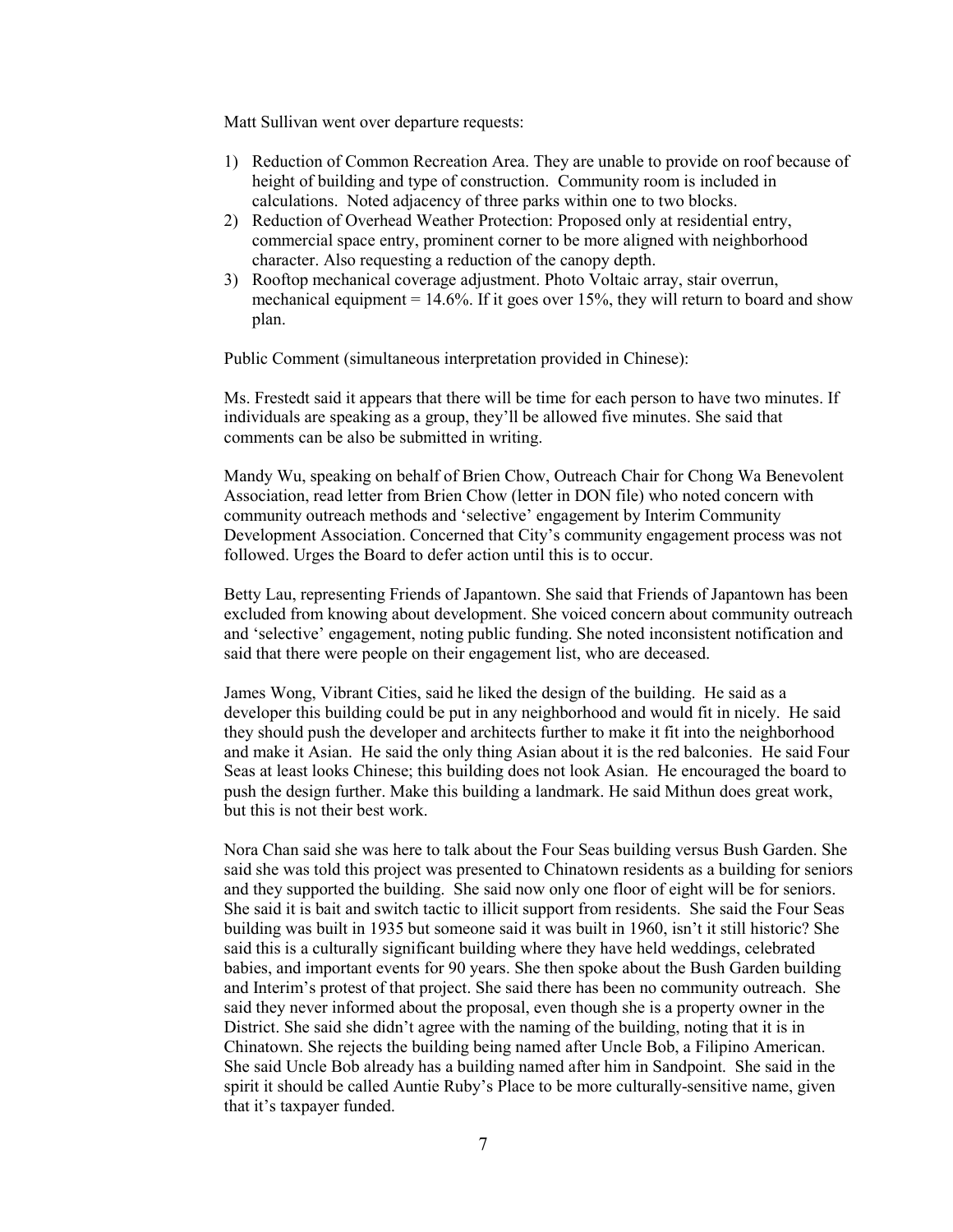Maria Batayola, spoke on behalf of Filipino American National Historical Society. She supported naming the building Uncle Bob's Place. She said she is working with Wing Luke Museum to create a Filipino cultural asset map for Chinatown, which has had an historical presence in the neighborhood, despite not owning property. She said Uncle Bob made a historic and palpable contribution to the community. She said he was sensitive to the living conditions of elders, Manongs. Uncle Bob was on the Board of the Demonstration Project for Asian American Affairs. She said he helped with the redevelopment of Chinatown. This building is an homage to Uncle Bob, celebrating his legacy, from the Danny Woo Community Garden to the Bush Garden, particularly because it's in the entryway to Chinatown. What is missing is his spirit and presence in the design of the building. She suggested doing something similar to the Legacy of Justice similar to Hirabayashi Place. She said she is resistive to the free form metal punching of metal. Instead, it should have meaning and significance. She said the color is not warm. She appreciated the name of the building, noting that many brothers and sisters of Chinatown refer to him as the "Mayor of Chinatown". She noted the role he had in changing and improving the lives of elders. She asked how much low-income housing is here.

Ms. Frestedt confirmed that the whole building is affordable as financed by the City Office of Housing, but she couldn't speak to the affordability level. She noted the time and observed that that several people still wanted to speak and asked if people would be willing to reduce their time to one minute per individual and two minutes per group so that more people could speak. She asked for and received agreement from the room.

Cynthia Brothers, CID Coalition, said that contrary to what people say, the Coalition is not opposed to all development. Uncle Bob's Place is an example of type of project the Coalition supports, noting that it responds to the mandate of the Board to uphold he goals of the District (reading from SMC 23.66.302). It will house small businesses, offer free community space, appropriate housing to help mitigate displacement. She said Interim is working with the Chan family and not displacing any small businesses and will commemorate the legacy of the Four Seas. She said Interim has a plan in place to reach residents, in language. She said the CID Coalition supports this project. She said as a Chinese American, Uncle Bob looked out for all of us, not just one community.

Al Yuen said he has been a resident and community leader for 58 years. He voiced concern about the election of the Board and the fact that elected members were not able to be seated after the election. He said it's important that the Board has more Chinese people on the Board to understand the community and the development in the area. He spoke in support of Faye Hong and said that the election challenge was unfair.

Jacqueline Wu, member of OCA Greater Seattle, a Pan-Asian American group that is dedicated to civil rights. As an organization OCA supports affordable housing. She said the per capita median income in the neighborhood is \$35,000. This project revitalizes the neighborhood. InterIm is the first non-profit developer to provide a community preference agreement that will help those displaced.

Elena Perez, Puget Sound Sage, spoke in support of the development. When you have people from the community, building for the community, this is what you get. Affordable housing, senior housing that fits into the neighborhood. It honors and enhances community.

Maris Zvarts, Unite Here Local 8, supported the project and said exactly would benefit member and community.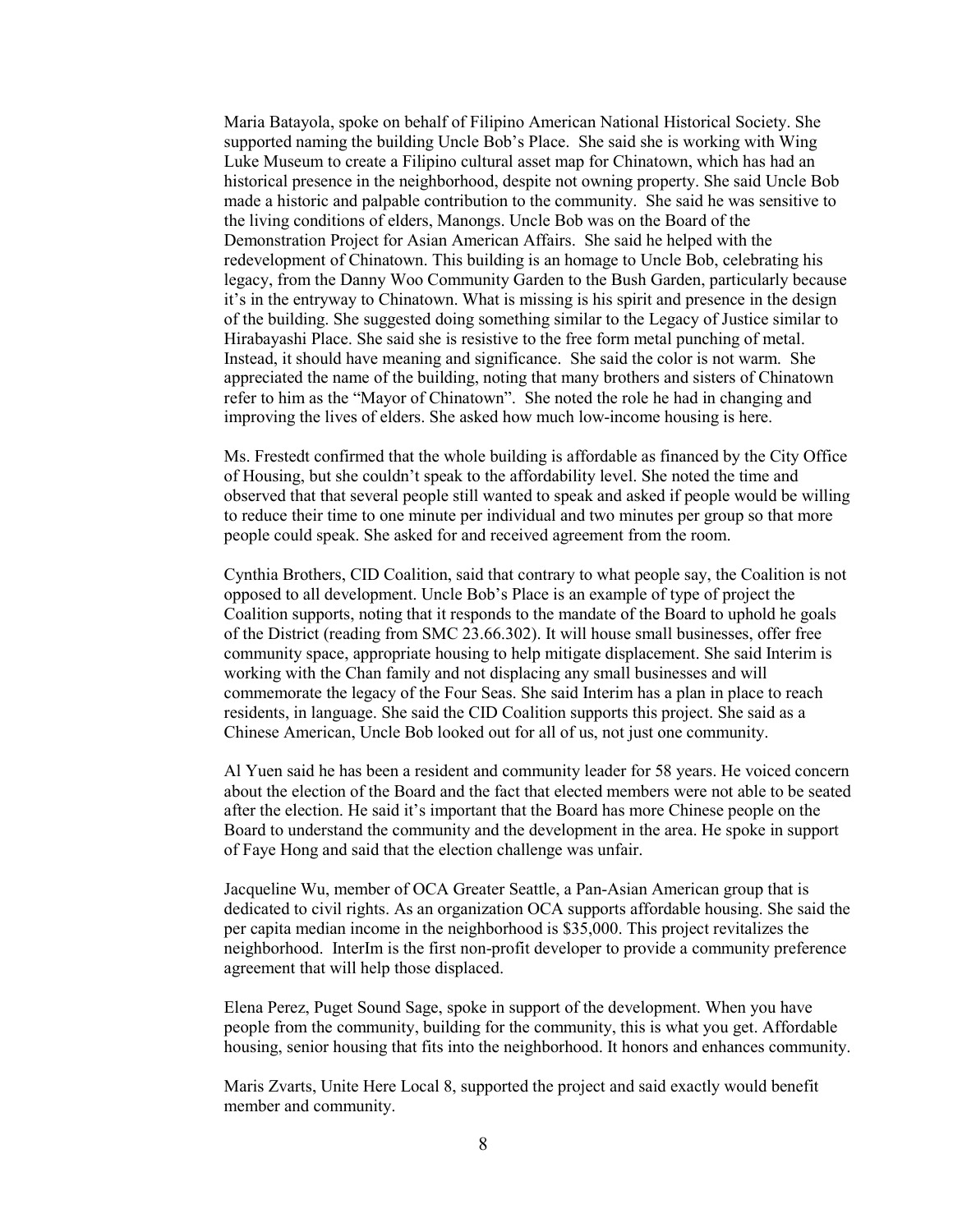KamTai Chung (gave comment in Chinese, interpretation provided by Community Liaison) said she has lived in Chinatown for 20 years. She is sad to see Four Seas close. There is lots of change in CID; she wished that meetings were held in Chinese and would like to see more information in Chinese so she could follow along. She'd like to see more Chinese characteristics in the neighborhood.

Derek Lum clarified that he's Interim employee, but testifying not as an employee, but a member of the Lum Family, owner of the Four Seas for over 20 years. He said he is proud of Uncle Bob's Place as a place that will support immigrant families, bring people together and provide economic development.

Ms. Frestedt advised that attendees can still submit comments to her or give card to her. She said the board will make a recommendation to the Director of Department of Neighborhoods who will take into account public comments. In response to a question, she said written comments become part of the public record.

#### Board questions:

Ms. Hsie confirmed that the Board will be making a recommendation on demolition, Final Design and Use, proposed departures and that the artwork and signage will come later. She thanked the community for providing comments and noted this was the sixth meeting for this project. She noted the number of times the project has come before the Board and asked if Board members have any summary comments or questions before deliberations.

#### Demolition

Ms. Hsie said the historic property report was thorough and the Board has had access to it.

Mr. Legon-Talamoni said it is fair to say in summary that enough integrity has been compromised due to many alterations over time, historically?

Mr. Leigh said, yes, that is fair to say.

Mr. Yip said there was not a lot of issue when first presented. He said since then, the community has become more interested in proposed developments. He asked if adaptive reuse is feasible or if it has been explored.

Mr. Leigh said incorporating 126 units of housing into the existing building is infeasible. He said the building has lived its useful life. They will identify culturally significant elements and will look to salvage. He spoke to the existing conditions of the site, its grading and current auto-orientation that would make it infeasible to incorporate housing into the existing building.

There were no other comments or discussion about the proposed demolition.

#### New Design – massing and materiality

Mr. Yip said they have done a good job and said that it is comparable to existing buildings in the District, size wise and massing; they've done a good job with limited funding in the presentation and design, overall.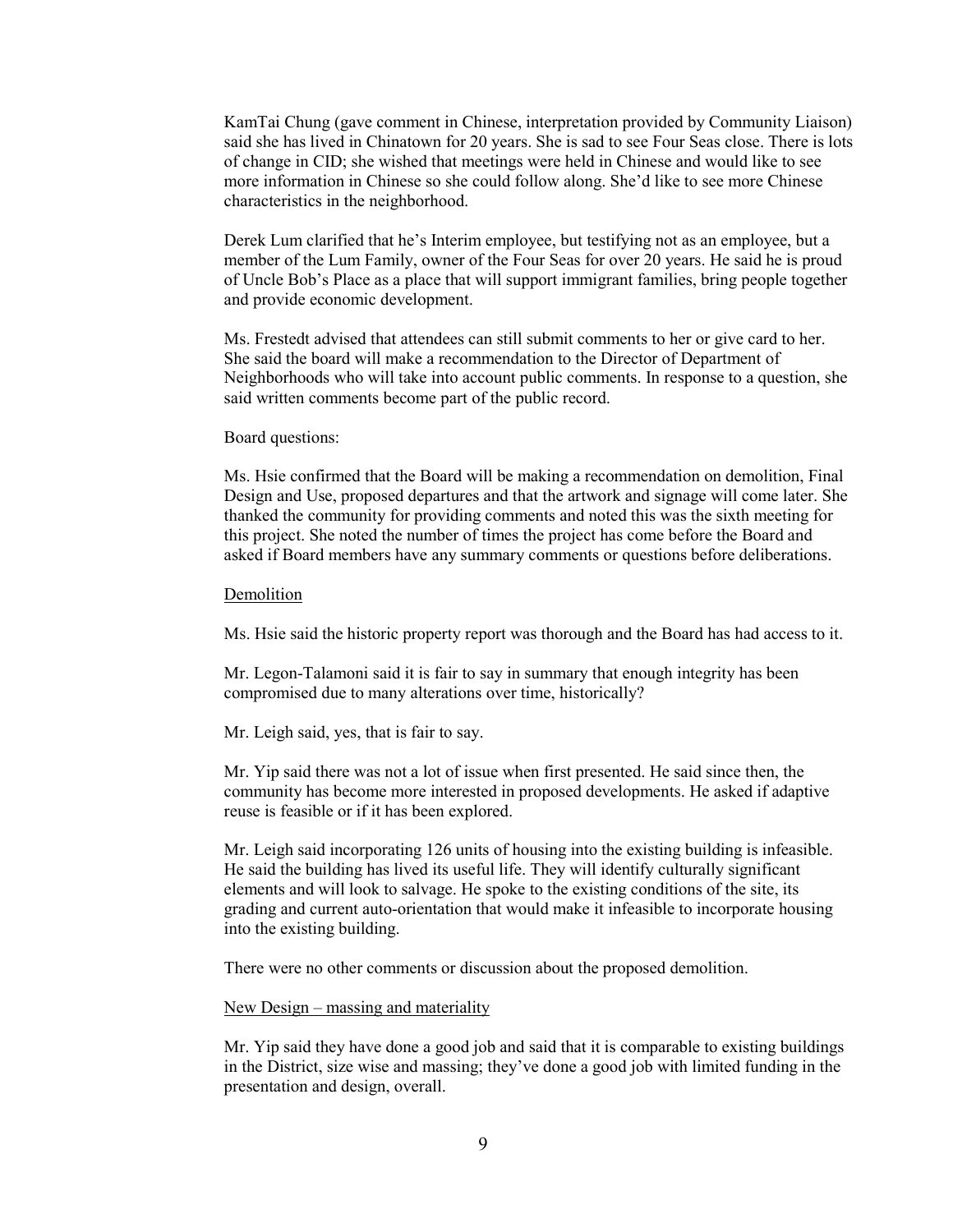Mr. Legon Talamoni spoke to use, citing SMC 23.66.302 subsection A. He said the design addresses the District goals and objectives by providing 126 housing units. Although the Board doesn't have purview over type of housing, the inclusion of affordability is commendable. The inclusion of 6000 sq ft of commercial meets subsection B.

Ms. Hsie agreed with Mr. Legon Talamoni. She said it is affordable housing that doesn't look like affordable housing. She said that this could not be in just any neighborhood. She said buildings here were built for industrial uses, they became SROs. She said there is a lot of space left for art, to collaborate with the community to create something that's meaningful and historical to the community. She said she trusts there will be extensive community outreach for the art plan. She welcomed the applicants to speak to community outreach. Looks like a building that is long-lasting and timelines. She read from SMC 23.66.336 A. Said it's tempting to want every building to be a signature building. Being sympathetic with the Wing Luke, a cultural icon, is commendable. Amount of use on ground floor, community room on corner and seating area is positive.

Mr. Legon-Talamoni appreciated the proportion and rigor of storefront system. He said it resembles a 1915 building if you took of the balconies. He questioned what it means to be an Asian building and how is that represented in 2019. He said the level of engagement and addressing feedback of the Board has contributed to refinement. He commended the team on a successful design; one that doesn't take away from the fabric of the neighborhood.

Ms. Hsie cited the first paragraph of SMC 23.66.302 which states that the District is established to "promote, preserve and perpetuate the cultural, economic, historical and otherwise beneficial qualities of the area…" Can't address affordable housing, but noted that the people are what make the neighborhood. The design is timeless, and it looks like it will last a long time.

Ms. Hsie, referring to community comments, said the Board does not have purview over naming of building. We look forward to hearing what your community process has been when you come back for signage and artwork.

Mr. Yip for the departures, team has come to Board multiple times and has been up front all along and followed guidelines along the way. He said there was no problem with departures.

The applicants responded to clarifying questions about storefront materials.

Mr. Yip said all three Board members, considering the quorum, agree the team has done a good job. Team has come with detail plans, follows the Guidelines, listened to board comments. It is a great building and a great addition to residents and those who need it. You have done an outstanding job. Everyone will be happy it has been built. However, he said he is leaning toward tabling Certificate of Approval until there is a full board, for the following reasons. He said the Board is functioning at half its normal capacity. There are two more seats should have been here. He said the Board needs community representation to show the general community that there is broader support from all Board members. He said he wants a full board vote. The ISRD has requested community outreach plan back in June and reiterated in November.

Ms. Frestedt said it is in the packet and was sent out since the November meeting.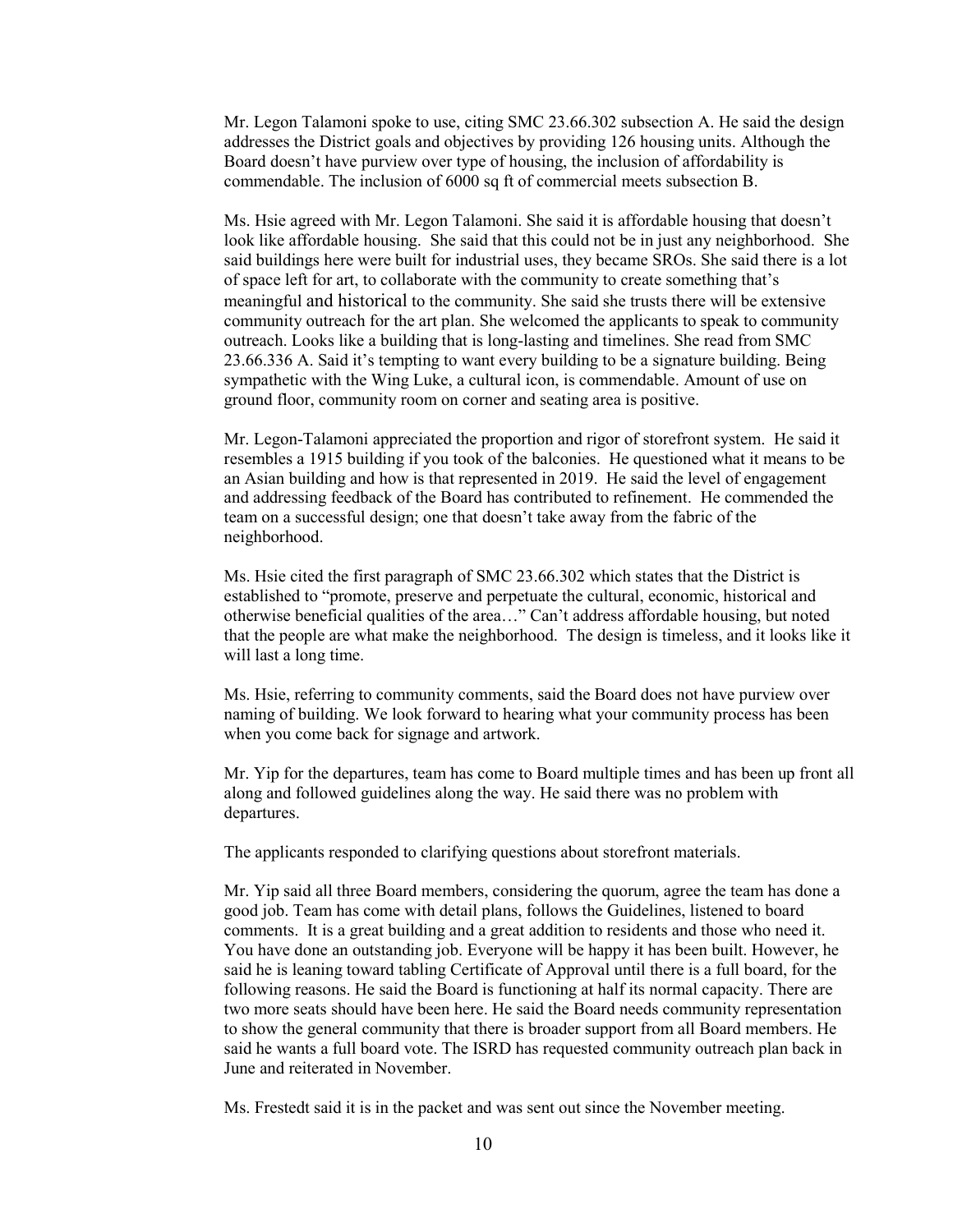Mr. Yip said the Board suggested in November reach out to community members who say they were not reached out to. More outreach would help you along the way. Not Mithun's problem. InterIm should know who to outreach to. Whatever decision Board makes will, in his mind, set precedence for future projects. He said he likes the design – loves it. But he wondered how this decision would impact future projects that are also under Board review.

Ms. Hsie appreciated the comments, but noted that this project has come before the Board many times over two years and many Board members have seen this project and every step away the applicants have responded to the Board's comments. To ask to defer for new board members is very difficult.

Mr. Legon-Talamoni echoed Ms. Hsie's comments. He appreciated the comments about the full board and the concern many share. The amount of time and effort to bring new Board up to speed is undue burden on applicants who have been through this for many years now. The applicants have taken the necessary measures to address Board's concerns and comments.

Mr. Yip said he understands that. He's been struggling with this but decided to say his piece. He's been praising project all along, but ultimately, the ISRD serves the community and the community say they not engaged. Can't make everybody happy, but everybody needs a chance to speak their mind and want to make equal time for everyone. He said he feels for the applicants. Don't want to delay construction but the burden of making sure the community is well informed and the community feels that their comments are responded to trumps the development timeline.

Ms. Frestedt appreciated the discussion. She said no one anticipated that the Board would be down to three-members. She said it's important for the Board to consider their purview, which is to act on complete application. Board has given a lot of feedback and the Board has stated that the applicants have responded. She said the issue around community outreach has intensified within last year, because of several projects that are currently active that have sparked interest. She said the development context has changed since this project began. She said that meetings are all publicly noticed and that every time agendas are sent out and they are posted at Hing Hay Park and on the Chinese Bulletin Board.

Ms. Frestedt noted Brien Chow's citation during public comments of the code section for mandatory public outreach, SMC 23.41.014. She said that section not applicable in historic districts; only in areas that go through Design Review. She said there is not a mandated outreach requirement within the historic districts. She said while it's not mandated by the land use code, because of changing development context it's become an increasing interest by the community, and it's come up in public comment and Board discussion. As a means to determine whether or not projects are responding to goals and objectives and underlying code, responses to community outreach have helped inform the Board about how a project is addressing these code sections. She asked the Board to keep in mind what is in their purview and what is in the code.

Acknowledging the community's concerns, Ms. Frestedt said there is a need for the City to respond to community about issues and that perhaps there should be a requirement for mandatory outreach to apply in historic districts, for consistency, but she said that is not the case today.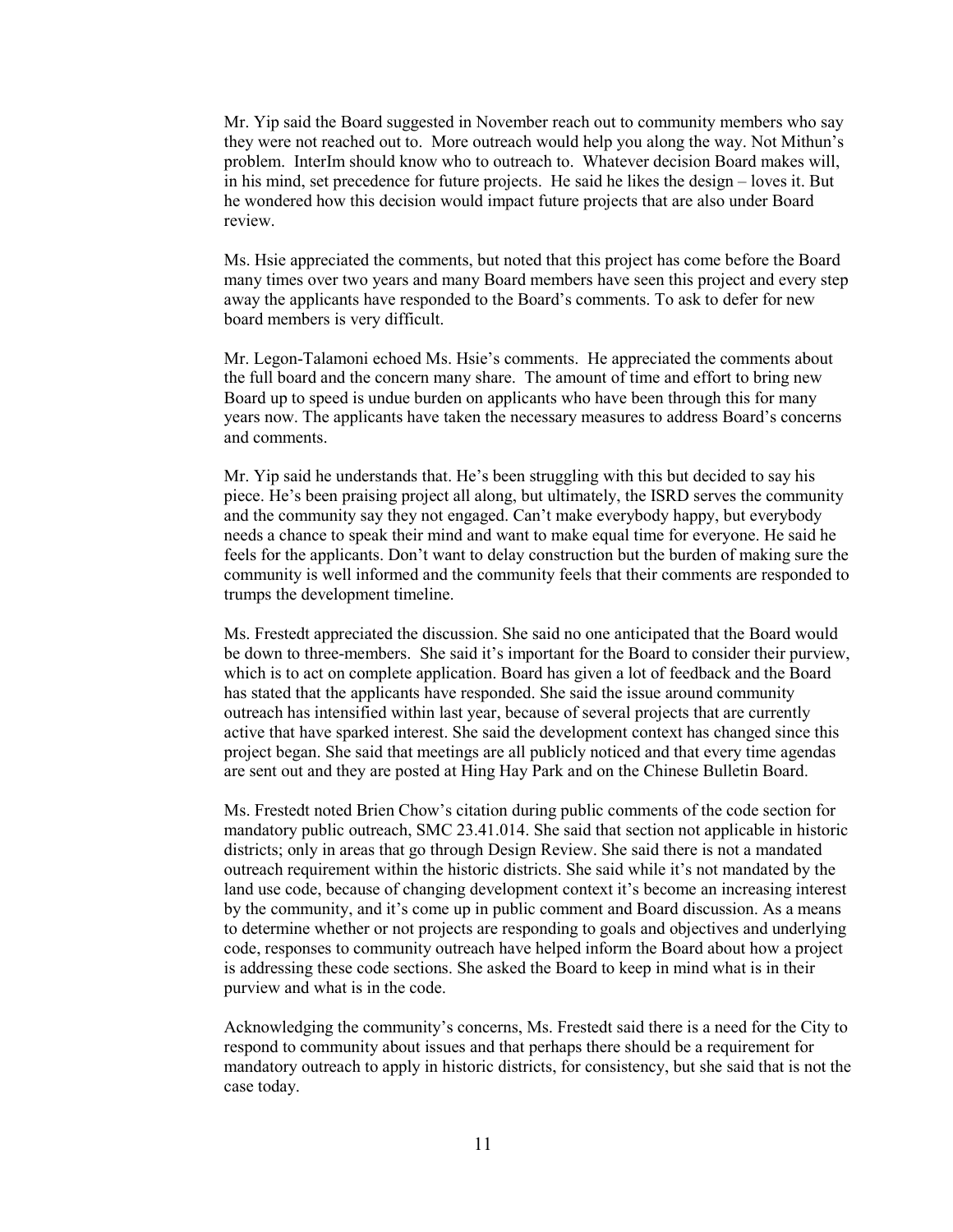Mr. Legon Talamoni made a motion to recommend approval for the project and the departure requests, as follows:

Action: I move that the International Special Review District Board recommend approval of a Certificate of Approval for Demolition, Use, Street Use and Final Design at 714 S. King St.

The Board directs staff to prepare a written recommendation of approval, based on consideration of the application submittal and Board discussion at the December 10, 2019 public meeting, and forward this written recommendation to the Department of Neighborhoods Director.

The Board has also reviewed the proposed the following departures and recommends that the Director of the Department of Construction and Inspections approve the Departures, as proposed.

- Departure 1 Residential Amenity Area SMC 23.47A.024
- Departures 2A, 2B, 2C Overhead Weather Protection and Lighting SMC 23.49.018
	- 2A Allow discontinuous canopies
	- $2B -$ Allow reduced canopy depth of 6' at all locations
	- 2C Allow canopy heights up to 20' 10" above the sidewalk at the SE corner

This action is based on the **following applicable sections of the International Special Review District Ordinance:** 

**SMC 23.66.030 - Certificates of approval - Application, review and appeals SMC 23.66.032 – Contributing structures; determination of architectural or historic significance**

- **SMC 23.66.302 – International Special Review District goals and objectives**
- **SMC 23.66.304 – International District Mixed (IDM) Zone goals and objectives**
- **SMC 23.66.318 - Demolition**
- **SMC 23.66.320 - Permitted uses**
- **SMC 23.66.326 – Street level uses**
- **SMC 23.66.328 – Uses above street level**
- **SMC 23.66.332 – Height**
- **SMC 23.66.336 – Exterior building finishes**
- **A. General Requirements.** To retain and enhance the visual order of the District, which is created by existing older buildings that provide unique character and form through their subtle detailing and quarter-block and half-block coverage, new development, including exterior remodeling, should respect the architectural and structural integrity of the building in which the work is undertaken, through sympathetic use of colors, material and style. Exterior building facades shall be of a scale compatible with surrounding structures. Window proportions, floor height, cornice line, street elevations and other elements of the building facades shall relate to the scale of the existing buildings in the immediate area.
- **B. Asian Design Character District**

**SMC 23.66.342 – Parking and access**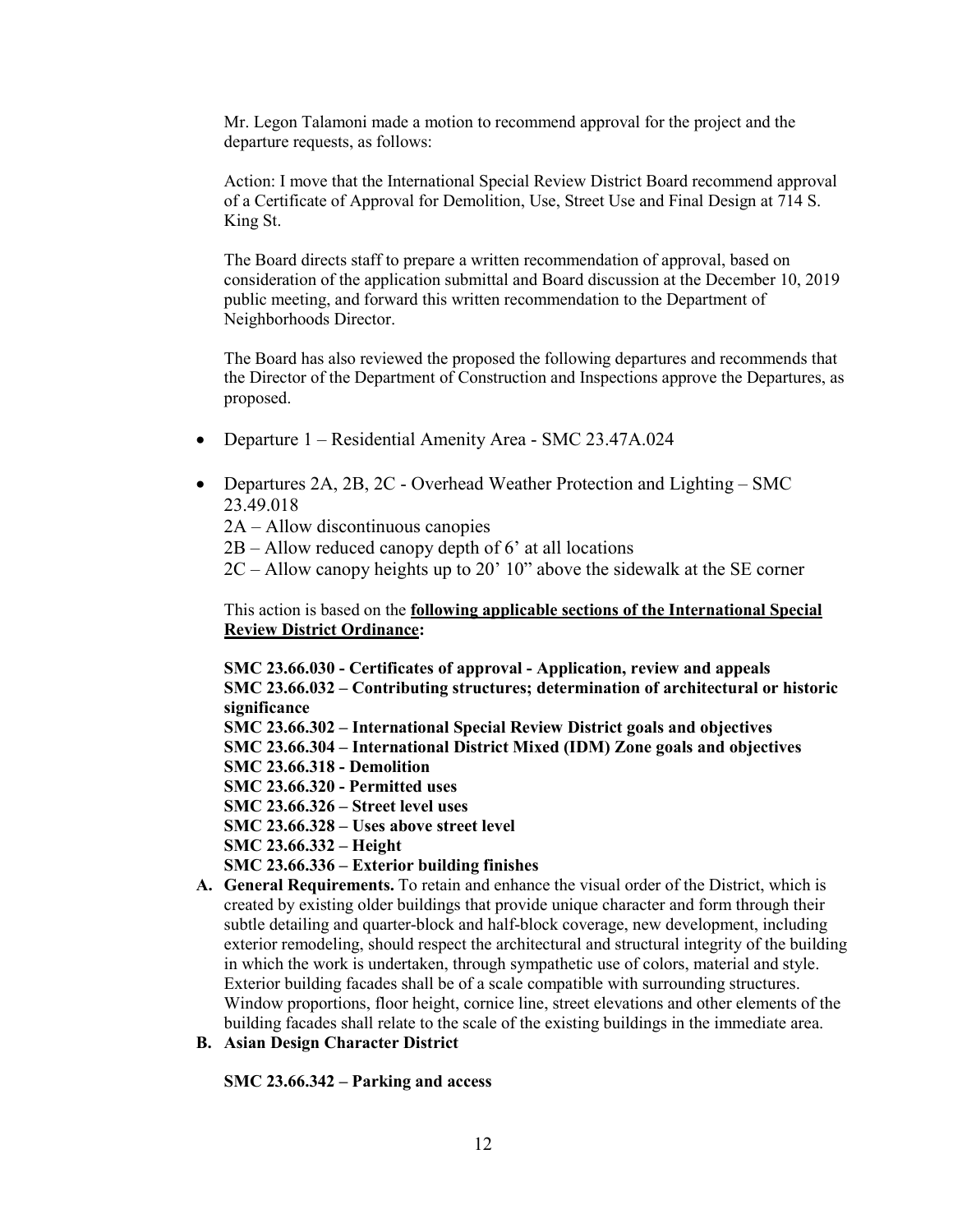This action is also based on the **following applicable sections of the Secretary of the Interior Standards:**

**2.** The historic character of a property shall be retained and preserved. The removal of historic materials or alteration of features and spaces that characterize a property shall be avoided.

*This is a non-contributing building, as listed in the Seattle Chinatown National Register District. Removal will not adversely impact the integrity of the International Special Review District.* 

**9.** New additions, exterior alterations, or related new construction shall not destroy historic materials that characterize the property. The new work shall be differentiated from the old and shall be compatible with the massing, size, scale, and architectural features to protect the historic integrity of the property and its environment.

*Here, the new work is differentiated from the old and is compatible with the massing, size, scale and architectural features to protect the historic integrity of the surrounding environment, because the Board has determined that the scale, massing, materials/colors and proportions respond to the surrounding context and do not adversely impact the character of the International Special Review District.* 

### MM/SC/SLT/

Ms. Hsie asked if there was a second. Hearing none, she asked if she could second the motion. Ms. Frestedt did not think that she could, noting that typically the chair doesn't participate in the motion.

There was discussion about the direction of Robert's Rules of Order. Ms. Frestedt said she was of the understanding that the Chair cannot participate in the motion and said that absent a second the motion would fail.

Mr. Yip made an alternate motion.

Action: I move that the ISRD Board table the application until the election challenge is resolved and more board members can participate in discussion.

#### MM/SC/AY

The motion did not receive a second.

There was discussion about how to proceed, given the circumstances. Ms. Frestedt proposed a five-minute recess to review Robert's Rules to verify if this issue was addressed and if not, she said she would call the City's Historic Preservation Officer, (CHPO). The Chair called a five-minute recess.

The Chair called the meeting to order following the recess.

Ms. Frestedt said this was an issue that she hadn't encountered before and wanted to call the CHPO to confirm that the Board was following the proper procedure. The CHPO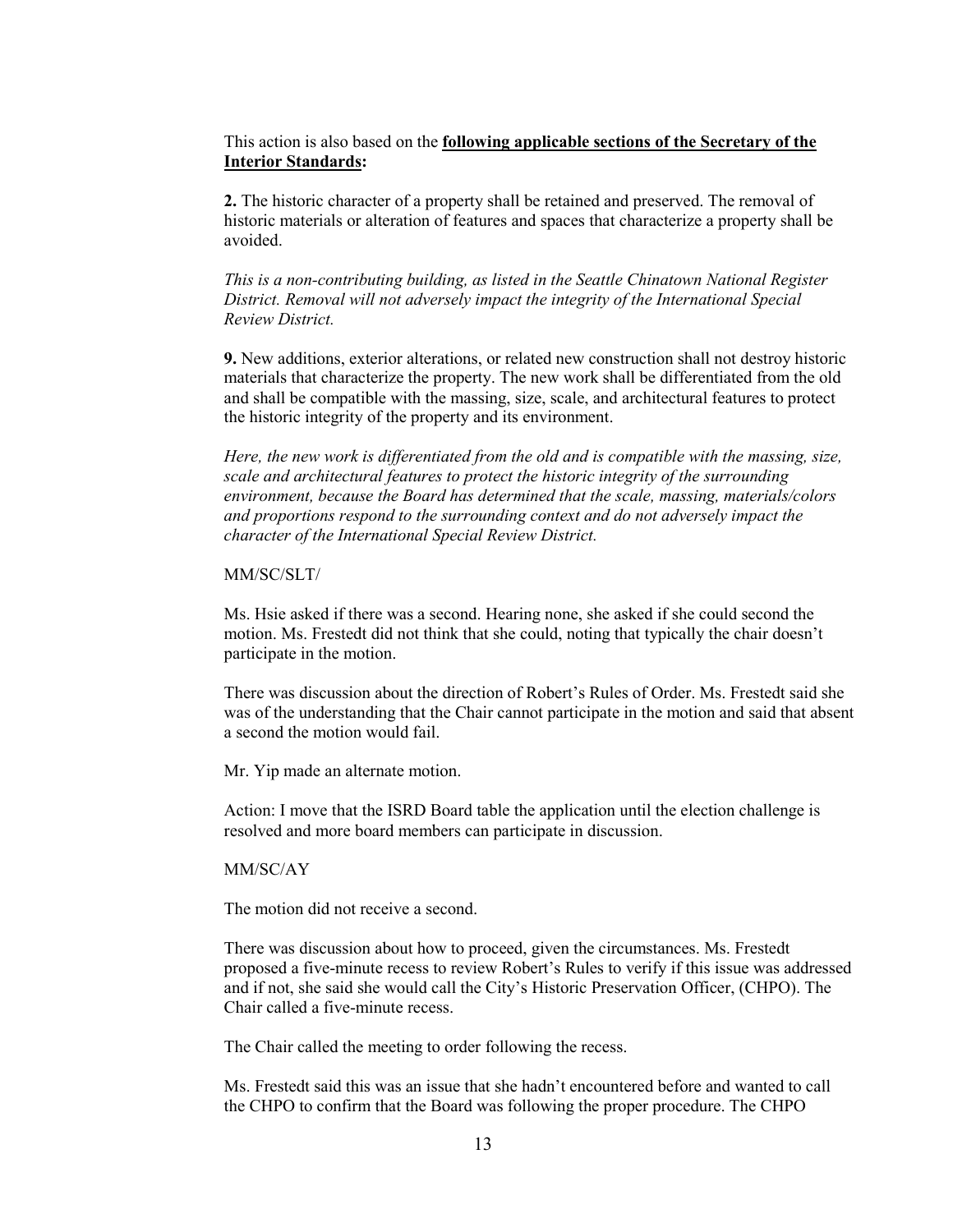confirmed that the Chair can make a motion and that the Board could move forward, referencing robertsrules.com. Ms. Frestedt reiterated that there had been an initial motion that the Board, incorrectly, was unable to move forward with, even though they could have.

Mr. Yip withdrew the second motion.

Ms. Frestedt asked Mr. Legon-Talamoni to reread the initial portion of first motion, which was on the record. It was noted that the motion did not prompt further discussion. Ms. Hsie seconded the initial motion.

MM/SC/SLT/SH  $2:1:0$  Motion carried.

Ms. Frestedt said the motion passes and will be recommended for approval to the Department of Neighborhoods Director, noting that it was not unanimous and sharing the discussion that took place.

Ms. Frestedt thanked everyone for comments, attentiveness, thoughtfulness and respect for the process. She acknowledged the intense feelings about development projects in the District and she said she appreciated community's respectfulness while giving public comment and participation.

# **121019.3 BOARD BRIEFINGS**

121019.31 Dragon sculpture lighting – Right-of-way *Presenters:* An Huynh, SCIDpda

Tabled.

### **121019.4 BOARD BUSINESS**

Ms. Frestedt said that Ms. Hsie's term is scheduled to end 12/31/19. She said she has agreed to remain on board until the end of February, when new board member should be confirmed.

### **Adjourn full Board meeting**

### **121019.5 ARCHITECTURAL REVIEW COMMITTEE**

121019.51 206  $5^{th}$  Ave S. – 206 Place *Presenters:* Eli Hardi, Hewitt

> Review of construction documents associated with proposed Final Design of an 8 story condominium building with ground floor commercial.

Ms. Frestedt said this project does not trigger SEPA. She said there had been three briefings to date and recapped issues discussed at the last briefing (staff summary in DON project file). She introduced Eli Hardi, project representative.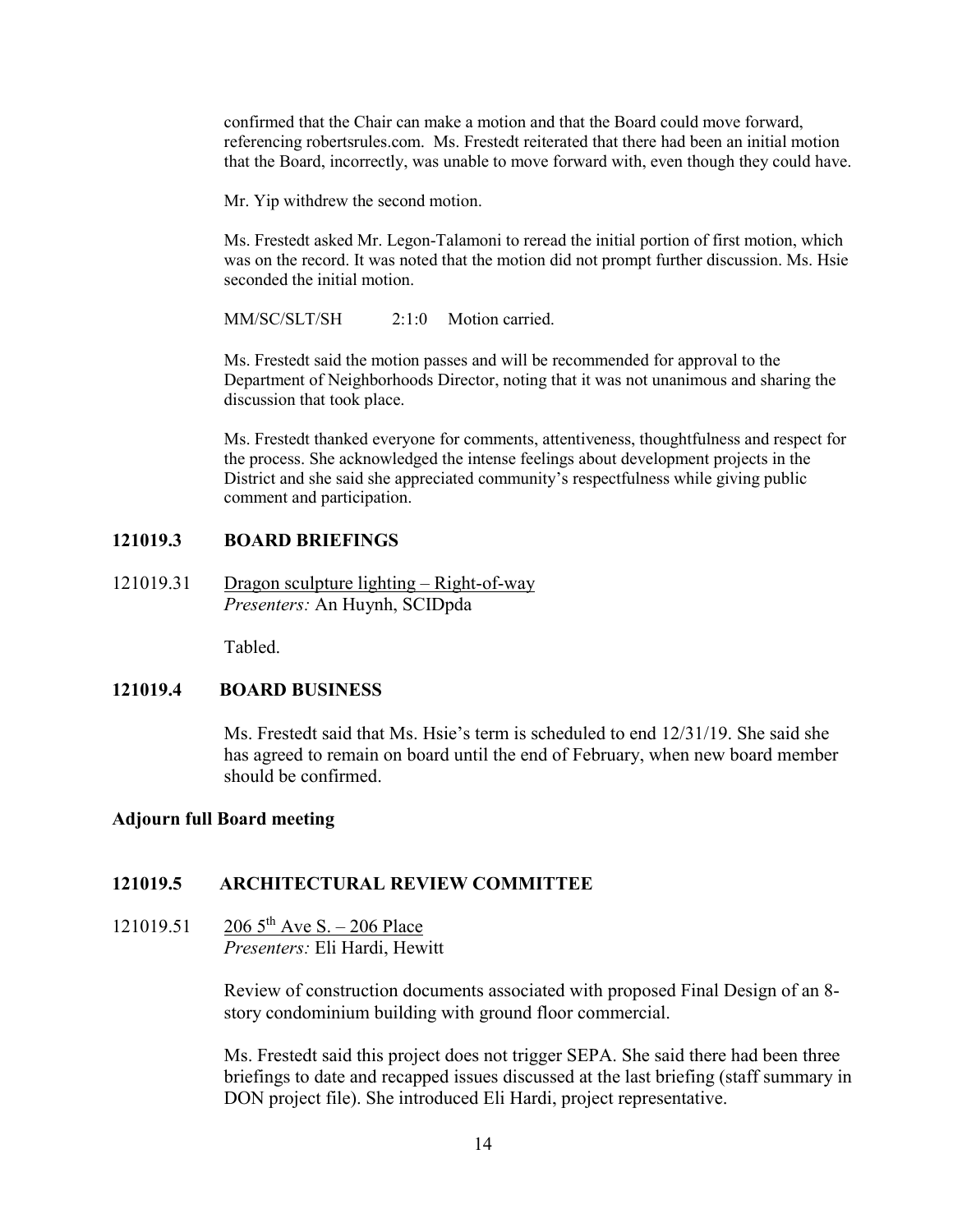Eli Hardi, Hewitt, provided a summary of Briefing #3; he explained the exploration of materials and color. He said they heard concerns about high contrast. He said the monochromatic approach, darker on bottom and lighter on top, will not overtake the adjacent Ascona Building. He went over alternate color schemes, variations of the original proposal. He requested feedback on color options and said they request deferring the façade design and proposed artwork for the south façade until the art is selected.

Mr. Hardi presented the lighting plan, showing up lights, down lights, and sconces to enhance piers. He proposed a simple downlight at the entrance. He noted the horizontal wood soffit detail and within the building the cast in place lights in concrete that would be visible from the right-of-way.

He went on to present details for the project, starting with the enlarged wall section. Playing on modern-meets-historic aesthetic and explaining that the window heights are driving design. He described the metal channel proposed to deal with venting, with brick soldier course just beneath to provide a secondary frame. A louver or perforated panel will blend in to the façade.

Mr. Hardi went over materials and colors and section of the metal proposed for the façade. Metal, vinyl windows, storefront, aluminum finish – all black. Brick veneerdarker blend compared to Ascona. Mid to dark red tones, iron spotting; soldier coursing to provide break so brick piers don't feel too elongated. He pointed out the transfer slab level, unique condition which allows space for secondary soldier coursing.

Mr. Hardi described canopy detail. Will match mullion detail below; Black metal top with wood product underside. He presented material samples. He said material is not true wood, rather a wood print; photo-textured wood; resin, no warping or expanding so good for soffit use. He said there will be no lights on canopy; lights on building instead.

Mr. Hardi said there had been a change in programming. He said condos were not penciling out and the building would provide market rental apartments instead.

Ms. Frestedt asked if they had done outreach to community about the change, noting that members had spoken about the affordable home ownership at the last meeting.

Mr. Hardi said not yet, it was a recent decision. He said they would after the new year.

Ms. Hsie requested community response be shared with board, regardless of what it is.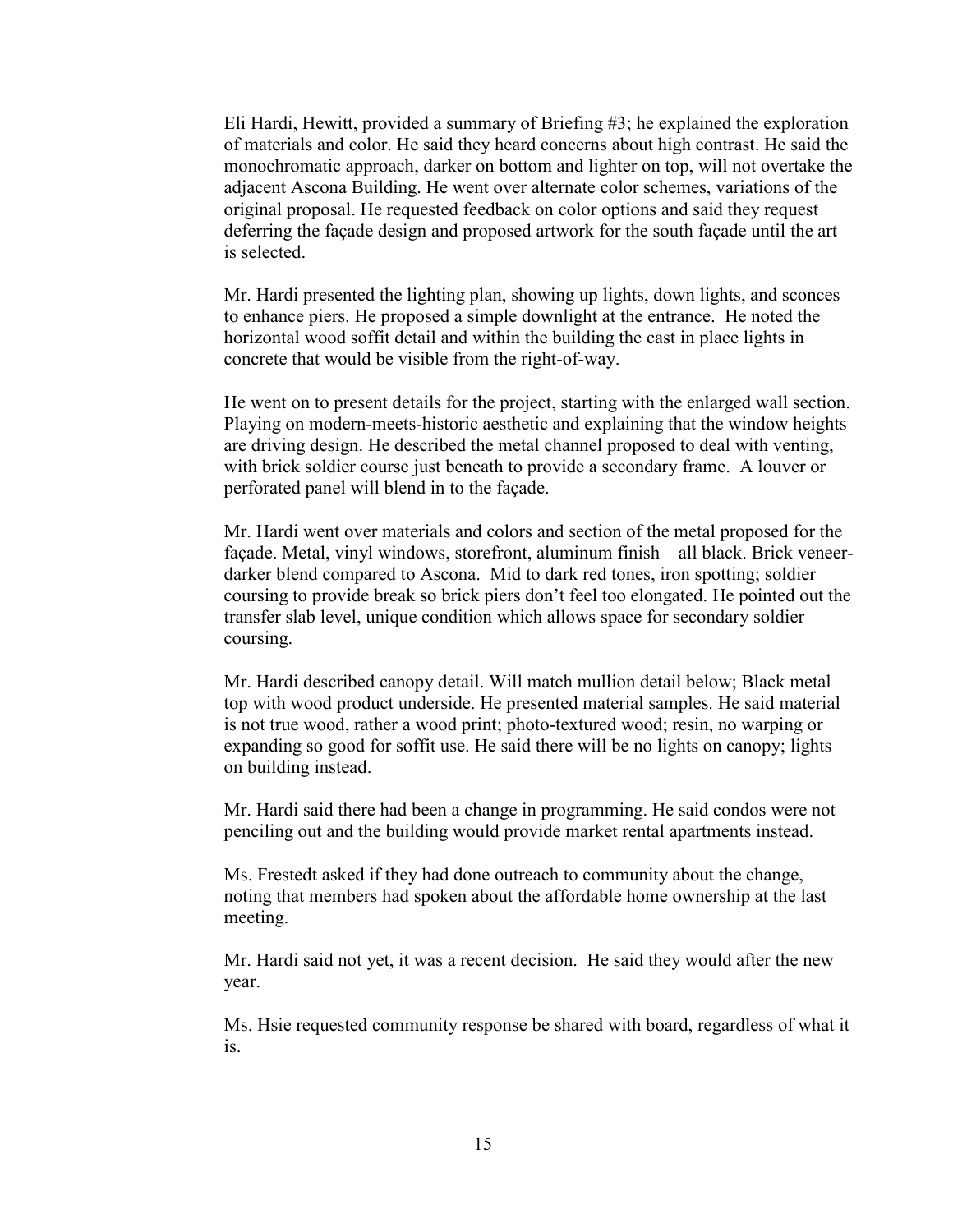Mr. Legon-Talamoni asked for more detail on the canopy section; he asked about the opacity of the canopy and asked about materials.

Mr. Hardi said there is a stand-off on each side to allow it to drain; it is welded on the inside.

Ms. Hsie asked about the edge condition and color of slatted wood soffit.

Mr. Hardi said it won't warp. He said color will match. Responding to questions about paving material, he said they will use Flexipave which is essentially "crumbled rubber bits" that is troweled in. He said it is pervious and applied in a flush condition. He said options are Flexipave, decomposed granite or plantings/shrubs.

Ms. Hsie was interested in hearing more about shrubs.

Mr. Hardi said SDOT prefers Flexipave, but shrubs are an option. Ultimately, it's their decision. There was a procedural question for staff about how to address the exception along the alley.

Public Comment:

Erika Chung asked about the side element at the front door; she said it looks plain.

Mr. Hardi said the original use was the Golden Pheasant Noodle Company. It's been a lot of the inspiration. The design will come.

### Façade Color

Ms. Hsie noted cultural symbolism of white, in particular, and urged a wellthought-out approach.

Ms. Frestedt referenced this issue coming up in the past, noting the artwork on the SHAG housing development on Yestler and community concerns about the use of white, which symbolizes death.

Ms. Hsie referenced discussion about colors at Hana and opportunity for community input. Black and white contrast is something to be aware of.

Mr. Yip agreed and suggested looking to the community.

Mr. Legon-Talamoni said he likes black and white and having the alley brighter is good. He said to get community input.

There was a discussion about lighting along the alley. Mr. Hardi said it would be lit, but that will come at the next presentation.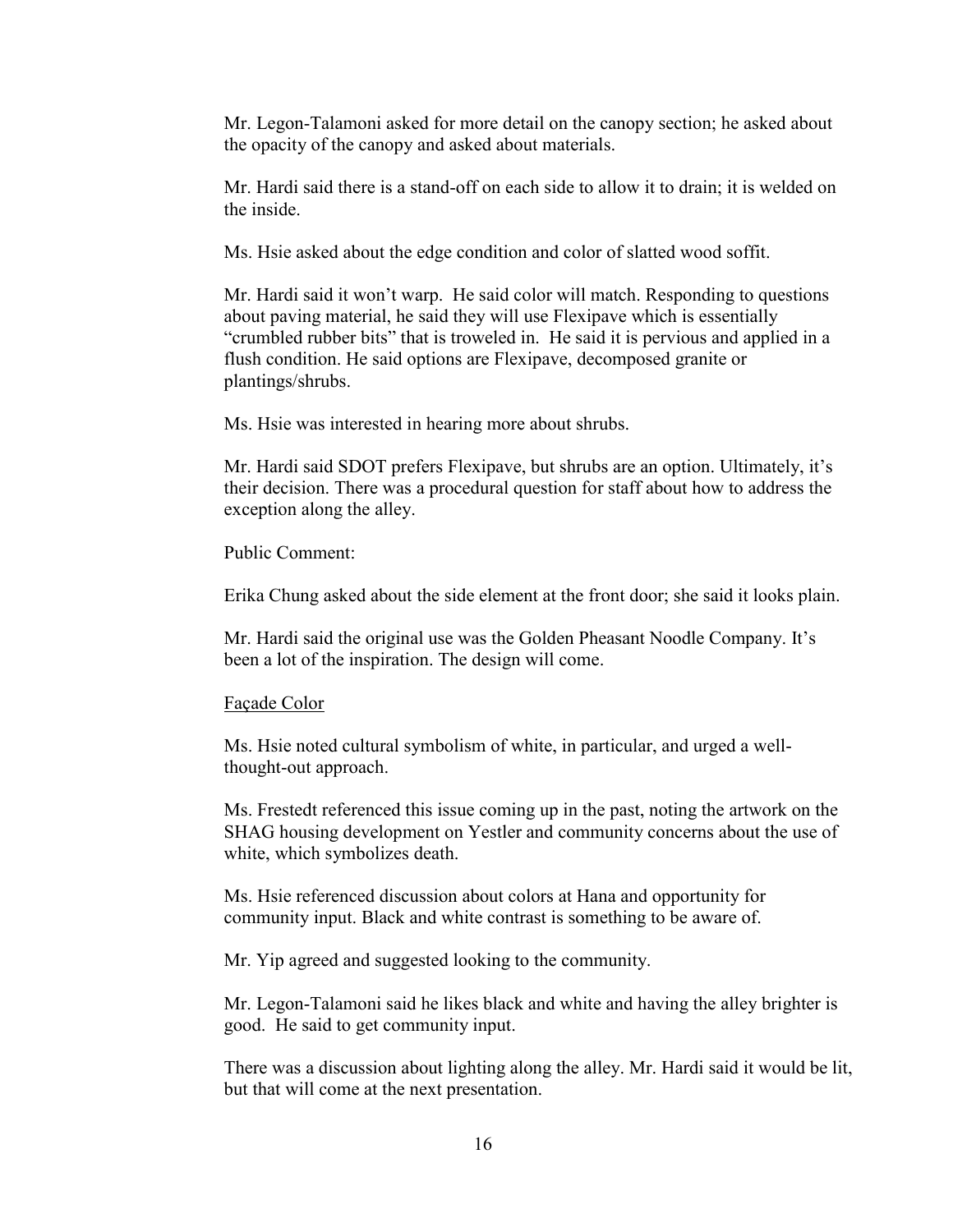There was discussion about lighting under the canopy and public safety concerns.

Pierre Fagerland, Hewitt, said lighting is below the canopy and will provide a glow.

Ms. Frestedt noted that SCIDpda has worked with SparkLab, lighting designers regarding lighting throughout the District. She suggested the applicant talk to them.

Mr. Legon-Talamoni concurred. He suggested changing canopy detail and put strip lighting where the canopy meets the building.

Mr. Hardi said they want continuous light level, but want to differentiate residential and commercial entries.

### Paving/Flexipave

Mr. Yip voiced a preference for shrubs, if feasible.

Mr. Legon-Talamoni asked about landscape options.

Mr. Hardi said there are utility lines across the site. He said there are no raised planters, all is at grade.

Ms. Hsie said the material has not been seen in the neighborhood; it breaks the continuity of the pedestrian experiences. She suggested shrubs on the end to soften the transition between the two materials. She said it wasn't characteristic of the District and suggested asking SDOT for options.

Ms. Frestedt said that it has been used in small amounts in Pioneer Square. She said she is concerned about the volume of material proposed here.

# Details

Ms. Hsie said they have done a great job. She asked the rail condition.

Mr. Hardi said it will be a glass guard rail system; the glass is the same as on the store front system (clear).

Mr. Legon-Talamoni said the pop out panel over the louvers is well integrated.

Ms. Hsie asked about the gate into the residential entry.

Mr. Hardi it is a possible art element.

Ms. Hsie suggested adding it to the art plan, along with the South façade.